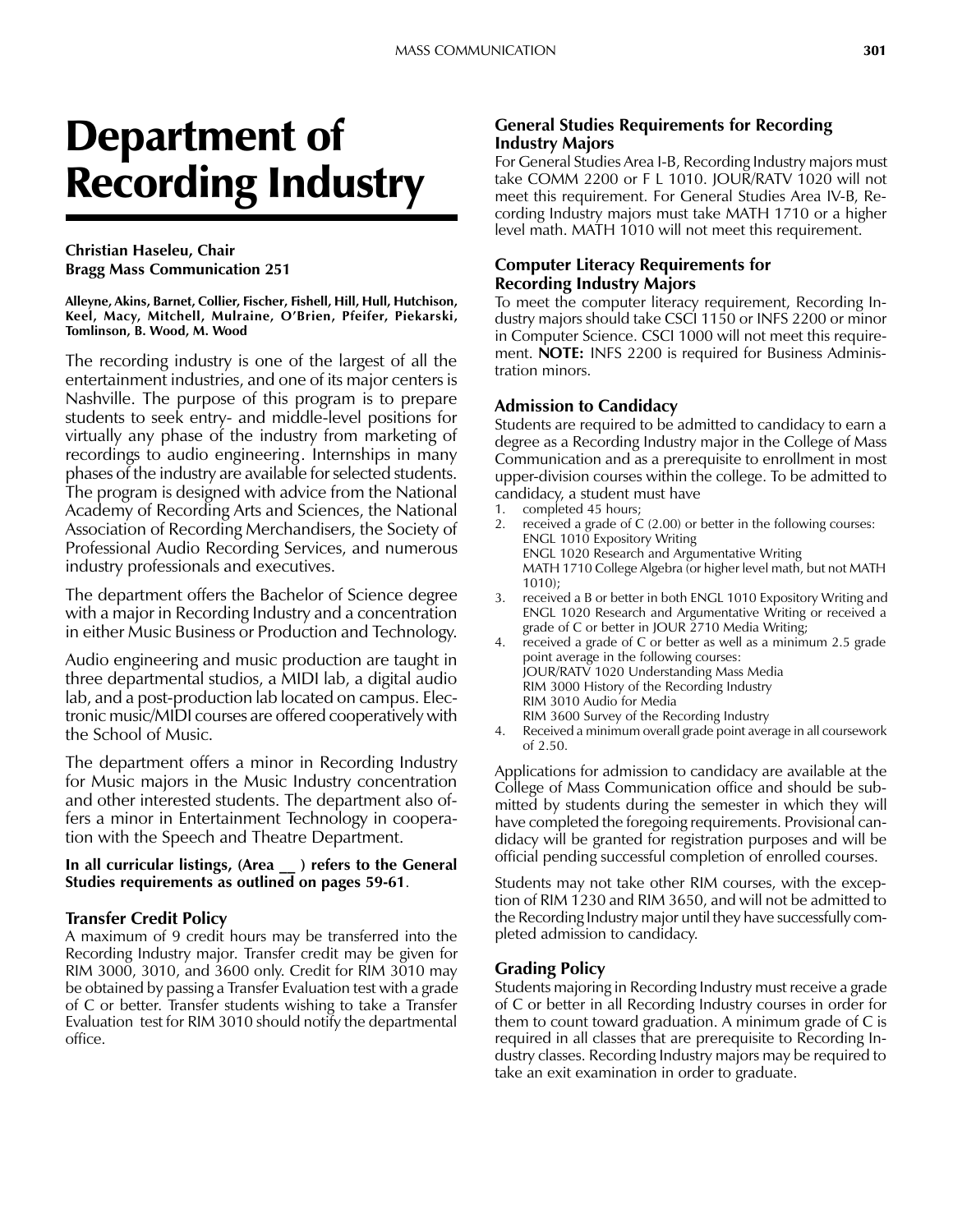## Major in Recording Industry

In addition to 42 hours of General Studies requirements, a student must take 42 hours of Recording Industry courses with a concentration in either Music Business or Production and Technology. Recording Industry majors complete two minors. See required minors for Recording Industry majors below for information on the available minors.

#### Concentration: Music Business

#### All majors are required to take:

| <b>RIM</b> | 3000 History of the Recording Industry                              |
|------------|---------------------------------------------------------------------|
| <b>RIM</b> | 3010 Audio for Media                                                |
| <b>RIM</b> | 3600 Survey of the Recording Industry                               |
| <b>RIM</b> | 3700 Copyright Law                                                  |
| <b>RIM</b> | 4700 Legal Problems of the Recording Industry                       |
| Sub-core:  |                                                                     |
| <b>RIM</b> | 3720 Artist Management                                              |
| RIM        | 3900 Music Publishing                                               |
| RIM        | 4620 Marketing of Recordings                                        |
|            | Electives - students must choose 18 hours from among the following: |
| <b>RIM</b> | 3020 Commercial Songwriting                                         |
| <b>RIM</b> | 3100 Music as Popular Culture                                       |
| RIM.       | 3500 RIM Lecture Series                                             |
| RIM.       | 3580 RIM Practicum*                                                 |
| <b>RIM</b> | 3650 Free Expression, Mass Media, and the American Public           |
| <b>RIM</b> | 3770 Publicity in the Recording Industry                            |
| <b>RIM</b> | 3890 International Recording Industry                               |
| <b>RIM</b> | 4000 Recording Industry Internship: Business*                       |
| <b>RIM</b> | 4320 Concert Promotion                                              |
| <b>RIM</b> | 4630 Recording Industry Research                                    |
| RIM        | 4720 Record Retail Operations                                       |
| RIM        | 4730 The A&R Function                                               |
| <b>RIM</b> | 4740 Studio Administration                                          |
| DIM        | 4800 Understanding the Nashville Music Rusiness                     |

- RIM 4800 Understanding the Nashville Music Business Past and Future
- RIM 4810 Topics in Recording Industry<br>RIM 4820 Record Label Operations
- RIM 4820 Record Label Operations<br>RIM 4900 Individual Problems in the
- 4900 Individual Problems in the Recording Industry

#### Of the 18 hours of electives, up to 3 credit hours may be selected from the following courses:

|  | MUHL 3670 History of Popular Music in America |
|--|-----------------------------------------------|
|  | ENGL 3530 Legal Writing and Research          |
|  | <b>ENGL</b> 3700 British Popular Culture      |
|  | SOC 4170 The Social Context of Southern Music |

\*No more than 6 hours total are allowed toward the major from any combination of RIM 3580, 4000, or 4010.

NOTE: Students electing the Music Business concentration may take up to 9 semester hours of their electives from Production and Technology.

#### Summary of Requirements for Music Business Concentration:

Recording Industry core: 15 Music Business sub-core: 9 Music Business electives: 18 Total hours in the major: 42

## Concentration: Production and Technology

#### All majors are required to take:

| <b>RIM</b> |  |  |  | 3000 History of the Recording Industry |  |  |
|------------|--|--|--|----------------------------------------|--|--|
|------------|--|--|--|----------------------------------------|--|--|

- RIM 3010 Audio for Media<br>RIM 3600 Survey of the Ree
- RIM 3600 Survey of the Recording Industry<br>RIM 3700 Copyright Law
- 3700 Copyright Law
- RIM 4700 Legal Problems of the Recording Industry

## Sub-core:<br>RIM 12

- RIM 1230 Musicianship for Engineers<br>RIM 4190 Principles and Practices of
- RIM 4190 Principles and Practices of Electronic Music<br>RIM 4200 Applied Digital Audio
- 4200 Applied Digital Audio
- RIM 4400 Techniques of Recording

#### Electives - students must choose 15 hours from among the following:

- PHYS 1600 Physics of Music<br>RIM 3020 Commercial Son
- RIM 3020 Commercial Songwriting<br>RIM 3450 Advanced Musicianship f
- RIM 3450 Advanced Musicianship for Engineers
- RIM 3500 Lecture Series<br>RIM 3580 RIM Practicum
- RIM 3580 RIM Practicum\*<br>RIM 3650 Free Expression.
- RIM 3650 Free Expression, Mass Media, and the American Public<br>RIM 4010 Recording Industry Internship: Technology\*
- 4010 Recording Industry Internship: Technology\*
- RIM 4290 Electronic Music II<br>RIM 4440 Critical Listening
- RIM 4440 Critical Listening<br>RIM 4560 Concepts and De
- RIM 4560 Concepts and Development of Multichannel Audio<br>RIM 4570 The Art of Soundtrack Design
- RIM 4570 The Art of Soundtrack Design<br>RIM 4580 Disk-Based Audio Post-Produc
- 4580 Disk-Based Audio Post-Production
- RIM 4590 MIDI Studio Techniques<br>RIM 4600 Electronic Multimedia Pi
- RIM 4600 Electronic Multimedia Production<br>RIM 4650 Advanced Technology of Recordin
- RIM 4650 Advanced Technology of Recording<br>RIM 4660 Advanced Music Engineering
- RIM 4660 Advanced Music Engineering<br>RIM 4670 Studio Production
- 4670 Studio Production
- RIM 4740 Studio Administration<br>RIM 4810 Topics in Recording In
- RIM 4810 Topics in Recording Industry<br>RIM 4830 Recording Studio Maintenan
- RIM 4830 Recording Studio Maintenance<br>RIM 4900 Individual Problems in the Reco
- 4900 Individual Problems in the Recording Industry
- RIM 4910 Advanced Production Seminar

\*No more than 6 hours total are allowed toward the major from any combination of RIM 3580, 4000, or 4010.

NOTE: Students electing the Production and Technology concentration may select up to 9 semester hours of their electives from Music Business.

#### Summary of Requirements for Production and Technology Concentration:

Recording Industry core: 15 Production and Technology sub-core: 12 Production and Technology electives: 15 Total hours in the Major: 42

#### Recommended pattern for Recording Industry Majors<br>FRESHMAN 60PHOMORE SOPHOMORE

| English (Area I-A)      | 6  | English (Area II-A)         | 6             |
|-------------------------|----|-----------------------------|---------------|
| BIOL 1030, PSCI 1030 or |    | HIST 2010, 2020 or          |               |
| GEOL 1030 (Area IV-A)   | 8  | HIST 2030 (Area III-A)      | 6             |
| <b>JOUR/RATV 1020</b>   | 3  | PHED (Area V)               | $\mathcal{P}$ |
| MATH 1710 (Area IV-B)   | 3  | RIM 3000, 3010, 3600        | 9             |
| F L 1010 or COMM 2200   |    | General Studies (Area II-B) | 3             |
| $(Area I-B)$            | 3  | Minor Requirements          | 6             |
| PHED (Area V)           | 2  |                             | 32            |
| PSY 1410 or SOC 1010    |    |                             |               |
| $(Area III-B)$          | 3  |                             |               |
| CSCI 1150 or INFS 2200  | 3  |                             |               |
| Minor Requirement       | 3  |                             |               |
|                         | 34 |                             |               |

NOTE: Students should see their advisors to develop their individual schedules. Certain prerequisites and sequences in particular major concentration and minors require special attention. For example, the sequence of courses such as RIM 1230 for Production and Technology concentration majors, MUTH 1110 and 1120 for Music Industry minors, and ACTG 2110 and 2120 for Business Administration minors must be considered.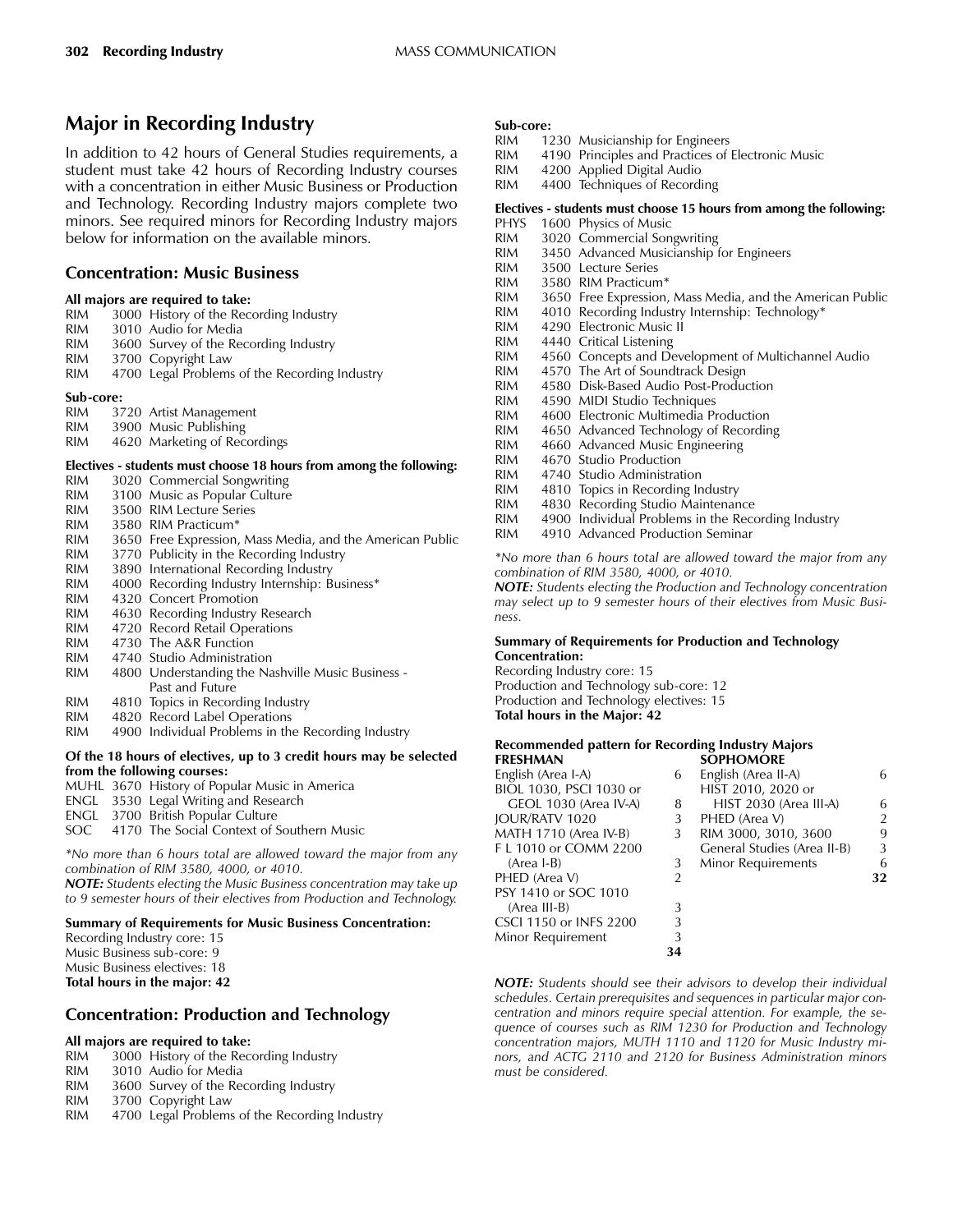#### Required Minors for Recording Industry Majors

All Recording Industry majors are required to complete two minors. The minors must be selected from the following: American Music Studies, Business Administration, Computer Science, Electro-Acoustics, Electronics, Entertainment Technology, Entrepreneurship, Film Studies, Marketing, Mass Communication, Music, Music Industry, and Theatrical Design.

Note that the selection of minors will require diversity of coursework. Therefore:

Recording Industry majors with a Music Business concentration are required to select one of their two minors from the following: Business Administration, Marketing, or Entrepreneurship. The second minor must be from outside the Jennings A. Jones College of Business and must be chosen from among the following: Computer Science, Electro-Acoustics, Electronics, Entertainment Technology, Film Studies, Mass Communication, Music, American Music Studies, Music Industry, and Theatrical Design. Courses may not be used to satisfy requirements for more than one minor or for a minor and the major.

Recording Industry majors with a Production and Technology concentration must choose minors from among the following: Business Administration, Computer Science, Electro-Acoustics, Electronics, Entertainment Technology, Entrepreneurship, Film Studies, Marketing, Mass Communication, Music, American Music Studies, Music Industry, and Theatrical Design. Note that only one of the two can be from Entertainment Technology and Theatrical Design. Only one of the two can be from Music, American Music Studies, and Music Industry. Only one of the two can be from Business Administration, Marketing, and Entrepreneurship. Only one of the two can be from Electronics and Electro-Acoustics.

Courses may not be used to satisfy requirements for more than one minor or for a minor and the major.

All minors require a minimum 2.00 GPA in the minor coursework to graduate.

Students who intend to pursue an M.B.A. after graduation should select the Business Administration minor as one of their minors.

Requirements for the minors are listed below.

#### American Music Studies Minor

|            | Required courses (12-14 hours):         |
|------------|-----------------------------------------|
|            | MUTH 1110 Theory and Aural Skills I AND |
|            | MUTH 1120 Theory and Aural Skills II OR |
|            | MUTH 3160 Jazz Theory I AND             |
|            | MUTH 3170 Jazz Theory II                |
| <b>AND</b> |                                         |
|            | ANTH 2010 Cultural Anthropology OR      |
|            | GEOG 4360 Cultural Geography            |
| <b>AND</b> |                                         |
|            | MUHL 4660 American Music                |
|            |                                         |

#### Guided electives (9 hours) to be selected from the following:

| <b>MUHL 3150</b> |      | Musics of the South                  |
|------------------|------|--------------------------------------|
| <b>MUHL 3670</b> |      | History of Popular Music in America  |
| MUHL 4130        |      | Survey of World Music                |
| <b>MUHL 4530</b> |      | History of Jazz                      |
| <b>MUHL 4650</b> |      | Twentieth Century Music              |
| RIM              | 3000 | History of the Recording Industry    |
| <b>RIM</b>       | 3100 | Music as Popular Culture             |
| SOC.             | 4170 | The Social Context of Southern Music |

Total hours in American Music Studies minor: 21/23 hours

## Business Administration Minor

#### Required Courses in Minor:

- ACTG 2110 Principles of Accounting I ACTG 2120 Principles of Accounting II OR ACTG 3000 Survey of Accounting for General Business<br>INFS 2200 Introduction to Microcomputing OR 2200 Introduction to Microcomputing OR **INFS 3100 Principles of Management Information Systems**<br>**FIN** 3000 Principles of Financial Management 3000 Principles of Financial Management BLAW 3400 Legal Environment of Business
- MGMT 3610 Principles of Management
- MKT 3820 Principles of Marketing

#### Total hours in Business Administration minor: 18/21

NOTES: The Business Administration minor requires a 2.00 GPA on all coursework in the minor in order to graduate. Upper-division courses in Business may not be taken until the student is a junior.

## Computer Science Minor

#### Required Courses in Minor

- CSCI 1170 Computer Science I<br>CSCI 2170 Computer Science II
- CSCI 2170 Computer Science II<br>CSCI 3160 Introduction to Assen
- 3160 Introduction to Assembly Language

Plus 7 additional hours of elective coursework in computer science.

#### Total hours in Computer Science minor: 18

NOTES: Selection of upper-division Computer Science electives must be approved by the Computer Science minor advisor.

Courses listed as Computer Science service courses and CSCI 3420 do not count toward a minor in Computer Science.

Credit in secondary computer languages is limited to three hours for the minor in Computer Science.

Recording Industry majors electing the Computer Science minor are required to maintain a 2.00 GPA on all coursework in the minor in order to graduate.

#### Electro-Acoustics Minor

Required Courses in Minor

MATH 1910 Calculus I<br>PHYS 1600 Physics of

- 1600 Physics of Music\*
- ET 3610 Introduction to Electricity and Electronics
- PHYS 3310 Concepts and Applications of Digital Electronics
- PHYS 3350 Concepts and Applications of Analog Electronics

## **Elective Courses in Minor (choose one):**<br>PHYS 3000 Acoustics and Signal Analys

PHYS 3000 Acoustics and Signal Analysis<br>ET 3620 Digital Circuits Fundamentals

- ET 3620 Digital Circuits Fundamentals<br>ET 3660 Communication Electronics
- 3660 Communication Electronics

#### Total hours in Electro-Acoustics minor: 21/22

\*Course may not be taken to satisfy both major and minor requirements.

NOTES: Recording Industry majors electing the Electro-Acoustics minor are required to maintain a 2.00 GPA on all coursework in the minor in order to graduate.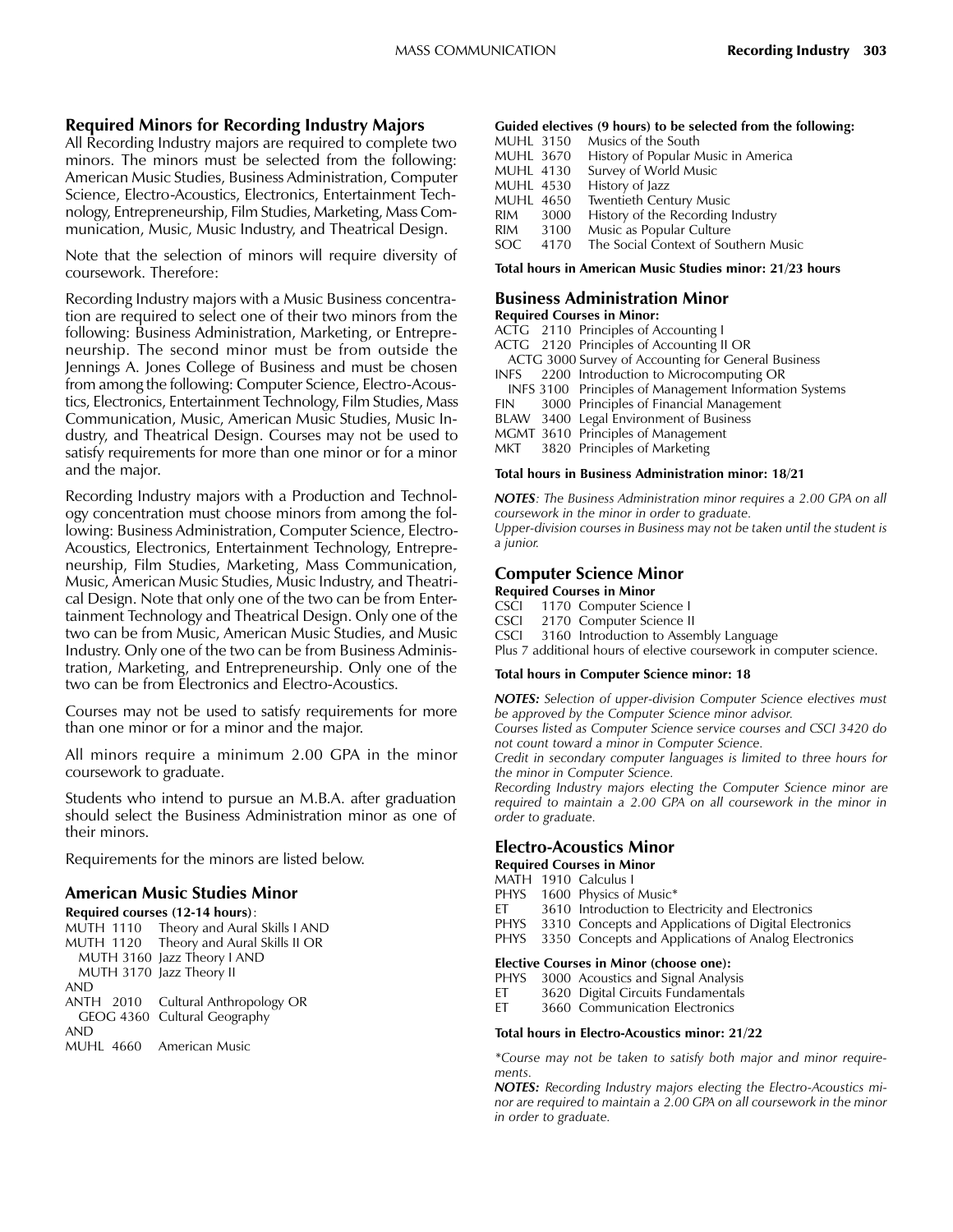#### Electronics Minor

| <b>Required Courses in Minor</b> |              |                                             |  |  |
|----------------------------------|--------------|---------------------------------------------|--|--|
|                                  | $ET = 3610*$ | Introduction to Electricity and Electronics |  |  |
|                                  | ET 3620      | Digital Circuits Fundamentals               |  |  |
|                                  | ET 3630      | Electronics I                               |  |  |

## **Elective Courses in Minor (choose two):**<br>ET 3640 Digital Circuits Design

- ET 3640 Digital Circuits Design<br>ET 3650 Introduction to Microp
- ET 3650 Introduction to Microprocessors<br>ET 3660 Communication Electronics
- ET 3660 Communication Electronics<br>ET 3670 Computer-Assisted Printed (
- Computer-Assisted Printed Circuit Board Design
- ET 4600 Programmable Logic Controllers<br>ET 4610 Instrumentation and Controls
- ET 4610 Instrumentation and Controls<br>ET 4630 Local Area Networks
- ET 4630 Local Area Networks<br>ET 4640 Industrial Electricity
- 4640 Industrial Electricity<br>4660 Microprocessor Inter
- ET 4660 Microprocessor Interfacing<br>ET 4670 Microprocessor Design ET 4670 Microprocessor Design

#### Total hours in Electronics minor: 18/20

#### \*Or ET 3600 - Prerequisite: MATH 1910

NOTES: Recording Industry majors electing the Electronics minor are required to maintain a 2.00 GPA on all coursework in the minor in order to graduate.

Minors in Electronics are urged to be aware of course prerequisites and co-requisites.

The prerequisite for ET 3610 is MATH 1710 or MATH 1730. As a prerequisite, ET 3610 replaces ET 3600 for students minoring in Electronics.

## Entertainment Technology Minor

This minor is to consist of 18 hours of coursework. The courses must be selected from the approved list below. Courses taken to meet major field of study requirements or electives or other minor requirements or electives can not be counted toward this minor.

#### Select 18 hours from the list below:

|            |           | select To hours from the fist below.                |
|------------|-----------|-----------------------------------------------------|
|            | ETIS 1310 | Basic Technical Drawing and Sketching               |
| EТ         | 3610      | Introduction to Electricity and Electronics         |
| EТ         | 4640      | Industrial Electricity                              |
|            | THEA 2110 | Stagecraft                                          |
|            | THEA 3000 | Sound Design for Arts and Entertainment             |
| THEA 3100  |           | Make-Up Techniques for Performers                   |
| THEA 3200  |           | Introduction to Costume for Arts and Entertainment  |
| THEA 3400  |           | Introduction to Lighting for Arts and Entertainment |
| THEA 4000  |           | Advanced Sound Design for Arts and Entertainment    |
| THEA 4100  |           | Special Effects Make-up                             |
| THEA 4200  |           | Costume Technology and Production                   |
| THEA 4220  |           | Costume Design for Arts and Entertainment           |
|            | THEA 4390 | Topics in Scenography                               |
|            | THEA 4400 | Intermediate Lighting for Arts and Entertainment    |
| RIM        | 1230      | Musicianship for Engineers                          |
| RIM        | 3010      | Audio for Media (not for RI majors)                 |
| RIM        | 3450      | Advanced Musicianship for Engineers                 |
| RIM.       | 4190      | Principles and Practices of Electronic Music        |
|            |           | (not for RI Production and Technology majors)       |
| <b>RIM</b> | 4200      | Applied Digital Audio                               |
| <b>RIM</b> | 4290      | <b>Electronic Music II</b>                          |
| <b>RIM</b> | 4320      | <b>Concert Promotion</b>                            |
| RIM        | 4400      | Techniques of Recording                             |
| RIM        | 4440      | Critical Listening                                  |
| RIM        | 4560      | Concepts and Development of Multichannel Audio      |
| <b>RIM</b> | 4570      | The Art of Soundtrack Design                        |
| RIM/       |           |                                                     |
|            | RATV 4580 | Disk-Based Audio Post-Production                    |
| <b>RIM</b> | 4590      | MIDI Studio Techniques                              |
| RIM/       |           |                                                     |
|            |           | DATV 4600. Floatronic Multimodic Dreduction         |

RATV 4600 Electronic Multimedia Production

- RIM 4650 Advanced Technology of Recording<br>RIM 4660 Advanced Music Engineering RIM 4660 Advanced Music Engineering<br>RIM 4670 Studio Production RIM 4670 Studio Production<br>RIM 4910 Advanced Product Advanced Production Seminar RATV 3040 Electronic Graphics for Television<br>RATV 3120 Sight, Sound, and Motion RATV 3120 Sight, Sound, and Motion<br>RATV 3130 Television Production RATV 3130 Television Production<br>RATV 3140 Multi-Camera Directii RATV 3140 Multi-Camera Directing and Producing<br>RATV 3150 Single-Camera Directing and Producing RATV 3150 Single-Camera Directing and Producing<br>RATV 3300 Introduction to Digital Animation RATV 3300 Introduction to Digital Animation<br>RATV 3310 Intermediate Digital Animation RATV 3310 Intermediate Digital Animation<br>RATV 3420 Corporate Video RATV 3420 Corporate Video<br>RATV 4940 Advanced Semin RATV 4940 Advanced Seminar - Electronic Media Production<br>PHOT 2050 Basic Black and White Photography PHOT 2050 Basic Black and White Photography<br>PHOT 3200 Digital Imaging in Photography Digital Imaging in Photography
- PHYS 1600 Physics of Music

#### Total hours in Entertainment Technology minor: 18

NOTES: Recording Industry majors electing the Entertainment Technology minor are required to maintain a 2.00 GPA on all coursework in the minor in order to graduate. Minors in Entertainment Technology are urged to be aware of course prerequisites and co-requisites.

## Entrepreneurship Minor

#### Required Courses in Minor:

BMOM 1400 Introduction to Business

- BMOM 2900 Entrepreneurship
- ACTG 3000 Survey of Accounting for General Business<br>FIN 3000 Principles of Financial Management
- 3000 Principles of Financial Management
- MGMT 3610 Principles of Management<br>MKT 3820 Principles of Marketing
- 3820 Principles of Marketing

MGMT 4920 Small Business Management

#### Total Hours in Entrepreneurship minor: 21

Note: Recording Industry majors electing the Entrepreneurship minor are required to maintain a 2.00 GPA on all coursework in the minor in order to graduate.

Upper-division courses in Entrepreneurship may not be taken until the student is a junior.

## Film Studies Minor

|                  | Select 18 hours from the list below:                    |
|------------------|---------------------------------------------------------|
|                  | ART 4940 Special Studies in Art History: Film as Art    |
|                  | ENGL 3080 Women and Film                                |
|                  | ENGL 3650 Literature and Film                           |
|                  | ENGL 3660 Film Genre                                    |
|                  | ENGL 3670 Film History                                  |
|                  | ENGL 4650 Film Theory and Criticism                     |
| <b>ENGL 4860</b> | Special Topics in Film Studies                          |
| FREN 4020        | Topics in French Film                                   |
| IOUR/            |                                                         |
|                  | RATV 3000 Introduction to Motion Pictures               |
|                  | P S 3100 Politics and Film                              |
|                  | RIM 4570 The Art of Soundtrack Design                   |
|                  | SOC 4200 African-American Film, Theatre, and Television |
|                  | Images                                                  |
|                  | PHIL 3600 Philosophy and Film                           |
|                  |                                                         |

#### Total hours in Film Studies minor: 18

NOTES: No more than 9 hours may be taken in any single department. Minors in Film Studies must take courses from at least three of the nine participating departments.

Recording Industry majors electing the Film Studies minor are required to maintain a 2.00 GPA on all coursework in the minor in order to graduate.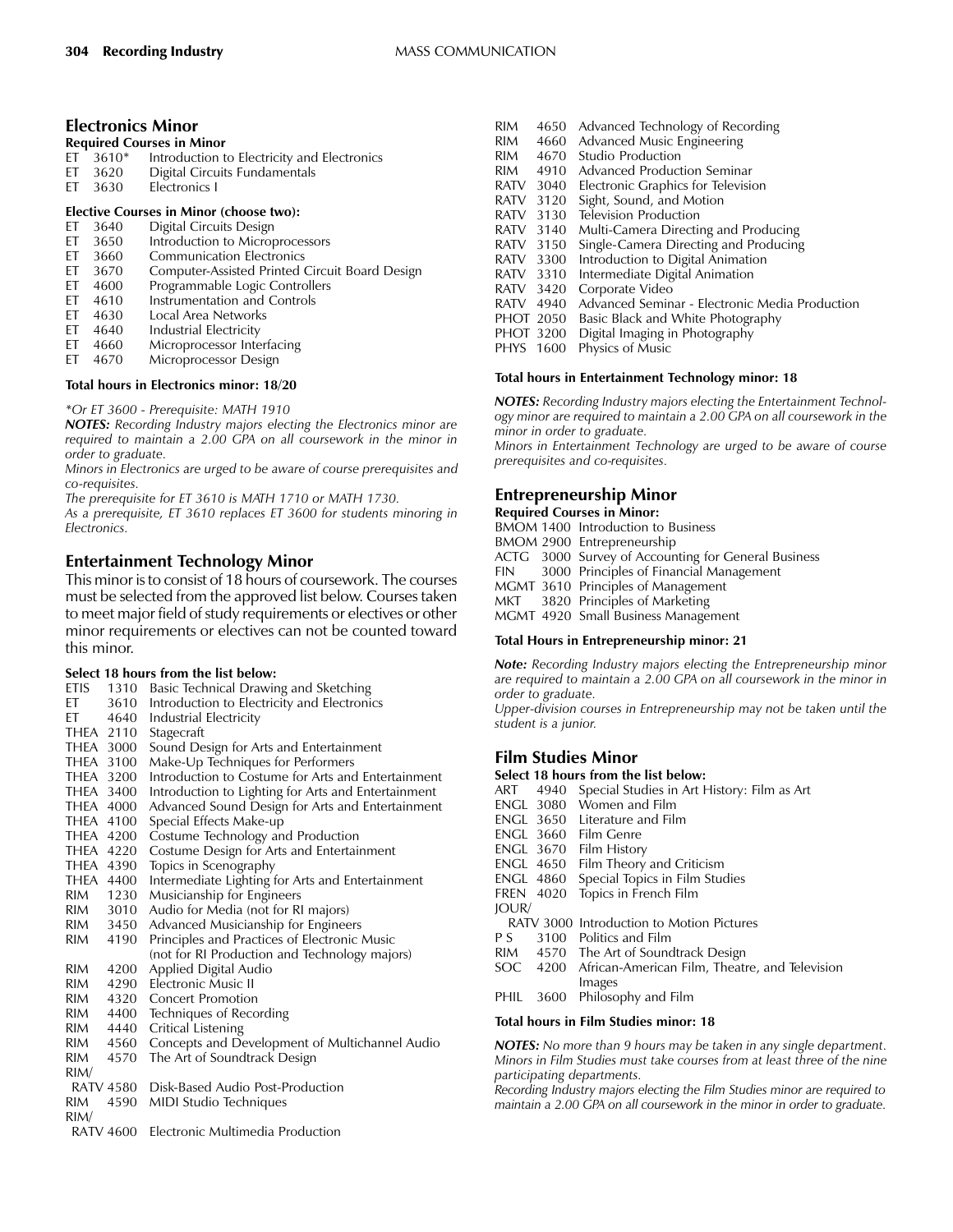### Marketing Minor

#### Required Courses in Minor:

MKT 3820 Principles of Marketing ACTG 2110 Principles of Accounting I OR ACTG 3000 Survey of Accounting for General Business BLAW 3400 Legal Environment of Business OR

BLAW 3450Unfair Trade Practices and Consumer Protection Plus 12 hours of marketing electives

#### Total hours in Marketing minor: 21

NOTES: Recording Industry majors electing the Marketing minor are required to maintain a 2.00 GPA on all coursework in the minor in order to graduate.

Transfer students minoring in Marketing must complete a minimum of 9 of the 15 hours of coursework in marketing at Middle Tennessee State University.

Upper-division courses in Marketing may not be taken until the student is a junior.

## Mass Communication Minor

#### Required Courses in Minor JOUR/

RATV 1020 Understanding Mass Media

Plus 15 additional hours of elective coursework in the College of Mass Communication.

#### Total hours in Mass Communication minor: 18

NOTES: Recording Industry majors electing the Mass Communication minor must take 9 hours of upper-division mass communication electives.

Applied credit in this minor for Recording Industry majors must be from courses in the College of Mass Communication outside of Recording Industry.

Recording Industry majors electing the Mass Communication minor may not apply JOUR/RATV 3580 or JOUR/RATV 4000 in the Mass Communication minor.

Recording Industry majors electing the Mass Communication minor are required to maintain a 2.00 GPA on all coursework in the minor in order to graduate.

## Music Minor

#### Required Courses in Minor

MUTH 1110 Theory and Aural Skills I MUTH 1120 Theory and Aural Skills II 4 semesters of private instruction in one field 2 semesters of ensemble participation

#### Required Courses in Minor (choose one option): Option #1

MUS 1030 Introduction to Music

- And one course chosen from:
- MUHL 3120 Masterworks of Classical Music MUHL 3670 History of Popular Music in America
- MUHL 4130 Survey of World Music
- MUHL 4530 History of Jazz

Option #2

#### MUHL 1610 Music History I MUHL 1620 Music History II MUHL 2610 Music History III

#### Total hours in Music minor: 20-23

NOTES: The minor in Music does not lead to teacher licensure. Recording Industry majors electing the Music minor are required to maintain a 2.00 GPA on all coursework in the minor in order to graduate.

## Music Industry Minor

Required Courses in Minor: MUTH 1110 Theory and Aural Skills I MUTH 1120 Theory and Aural Skills II Plus 12 hours chosen from: MUS 1030 Introduction to Music MUHL 1610 Music History I MUHL 3670 History of Popular Music in America\* MUTH 4290 Electronic Music II\* MUTH 2110 Theory and Aural Skills III MUTH 2120 Theory and Aural Skills IV MUTH 3020 Commercial Songwriting MUTH 4130 Instrumentation MUTH 4170 Jazz Arranging (requires all theory courses or permission of instructor) MUTH 4180 Improvisation I (requires MUTH 1110 or permission of instructor) MUTH 4190 Principles and Practices of Electronic Music\* MUTH 4590 MIDI Studio Techniques\* A maximum of 4 hours of private instruction or ensemble may be counted toward the Music Industry Minor

#### Total hours in Music Industry minor: 20

\*Indicates course may not be counted toward both major and minor requirements.

NOTES: Recording Industry majors electing the Music Industry minor are required to maintain a 2.00 GPA on all coursework in the minor in order to graduate.

## Theatrical Design Minor

#### Select 21 hours from the list below:

- THEA 2110 Stagecraft
- THEA 3100 Make-up Techniques for Performers
- THEA 3200 Introduction to Costumes for Arts and Entertainment
- THEA 4200 Costume Technology and Production
- THEA 4220 Costume Design for Arts and Entertainment
- THEA 3300<br>THEA 3400
- Introduction to Lighting for Arts and Entertainment
- 
- THEA 4300 Advanced Scenic Design Topics in Scenography
- THEA 4100 Special Effects Make-Up
- THEA 4230 Advanced Costume Design for Arts and Entertainment

#### Total hours in Theatrical Design minor: 21

NOTES: Courses taken to meet major field of study requirements or other minor requirements may not be counted toward this minor. Recording Industry majors electing the Theatrical Design minor are required to maintain a 2.00 GPA on all coursework in the minor in order to graduate.

#### Minor in Recording Industry for Non-majors

The minor in Recording Industry consists of 18 semester hours including RIM 3000 and 3600 and 12 hours of Recording Industry electives as approved by the minor advisor. MUHL 3670 may not be used to meet both major and minor requirements. Students must maintain a 2.00 average in the Recording Industry minor.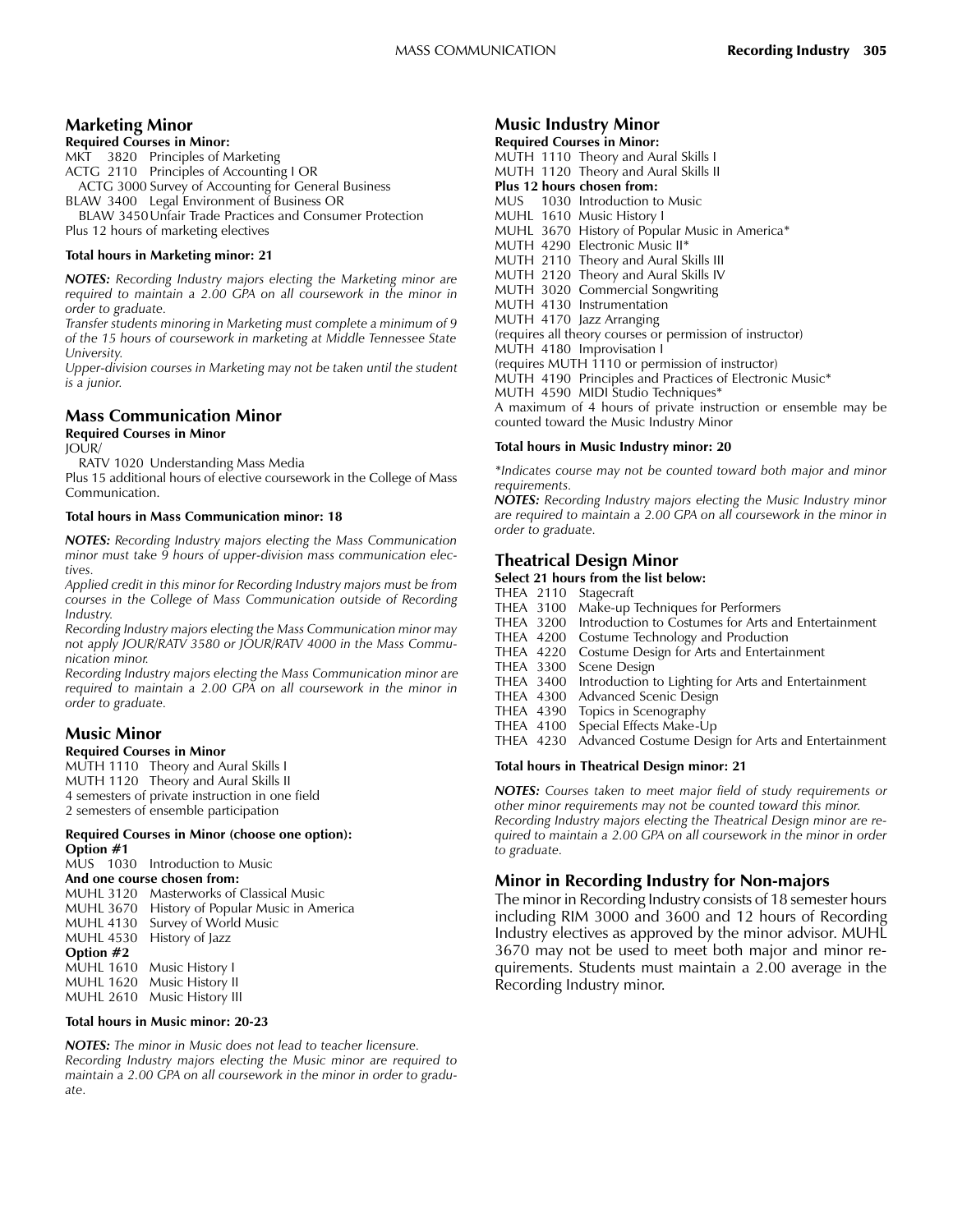## Courses in Recording Industry [RIM]

- 1230 (123) Musicianship for Engineers. Three credits. A variety of music subjects explored within the context of commercial music as related to audio recording and production. Specific topics include music fundamentals, commercial music theory, commercial form and styles, and basic aural and keyboard skills. Students who have passed MUTH 1110 with a grade of C or better may not enroll in RIM 1230 for credit. Laboratory required.
- 3000 (300) History of the Recording Industry. Three credits. Traces the development of the technology, business, major record labels, and the music recorded as well as significant individuals in these areas.
- 3010 (301) Audio for Media. Three credits. Examines theories and technology used in audio production for music, radio, TV, and film. Provides the management-oriented student with a useful vocabulary covering the area of audio production and provides the production-oriented student with the basic theory upon which production skills can be built.
- 3020 (302) Commercial Songwriting. Three credits. (Same as MUTH 3020.) Prerequisites: RI majors - admission to candidacy and RIM 1230 or MUTH 1110 or permission of instructor; others permission of instructor. Organization of ideas, words, and music into the writing of popular songs. Analysis of songwriting trends. Students expected to play guitar or piano and sing.
- 3100 (310) Music as Popular Culture. Three credits. (Same as JOUR 3100.) Prerequisites: RI majors - admission to candidacy; others - permission of instructor. Introduces range of scholarly approaches to the study of popular music. Encourages perspectives other than those of "producer" or "consumer." Requires application of analytic and critical methods in research paper assignments. Writing intensive.
- 3450 (345) Advanced Musicianship for Engineers. Three credits. Prerequisites: Admission to candidacy; RIM 1230 or MUTH 1110. (Not available to students enrolled in or who have completed MUTH 1120.) Continuation of RIM 1230. Furthering the application of musical concepts previously learned to popular music. Topics include syncopation, modulation, two-handed accompaniment patterns, and selected secondary chords. Introduction to music notation software and the preparation of a lead sheet. Laboratory required.
- 3500 (350) Lecture Series. One credit. Prerequisite: RI majors admission to candidacy. Major executives, producers, and others in the recording industry speak to students about contemporary topics in the music business. May be taken only once for credit toward the major. Pass/Fail.
- 3580 (358) RIM Practicum. One to three credits. Prerequisites: RI majors - admission to candidacy, approval of instructor prior to enrollment, and approved application. On-campus experiences in and related to the recording industry. Course may be repeated up to three times, but no more than six total credits toward the major allowed for RIM 3580, 4000, and 4010. Pass/Fail.
- 3600 (360) Survey of the Recording Industry. Three credits. Examination of the industry including, but not limited to, artist development, songwriting, publishing, record companies, record marketing and promotion, copyright, performance rights, and careers.
- 3650 (365) Free Expression, Mass Media, and the American Public. Three credits. (Same as JOUR/RATV 3650.) A general intro-

duction to the issues surrounding free expression and its relationship with mass media in contemporary America. A comprehensive analysis of the history, philosophies, cases, and controls associated with freedom of expression.

- 3700 (370) Copyright Law. Three credits. Prerequisite: RI majors admission to candidacy; others - RIM 3600. Examination of copyright law with particular reference to the music industry. Emphasis on understanding and applying the law to work in the industry.
- 3720 (372) Artist Management. Three credits. Prerequisite: RI majors - admission to candidacy; others - RIM 3600. Examination of the role of recording artists' representatives. Topics include personal appearances, touring, unions, and contractual considerations.
- 3770 (377) Publicity in the Recording Industry. Three credits. Prerequisites: RI majors - admission to candidacy and JOUR 2710; others - RIM 3600 and JOUR 2710. Experience in creating publicity materials and developing media relations, press releases, press kits, and publicity campaigns.
- 3890 (389) International Recording Industry. Three credits. Prerequisites: RI majors - admission to candidacy; others - RIM 3600. Cultural, media, business, and legal aspects of making and selling records on a worldwide basis. Specific studies in foreign record company operations, i.e., production, distribution, marketing, promotion, and licensing. Immigration, union, and tax implications of artists recording abroad.
- 3900 (390) Music Publishing. Three credits. Prerequisites: RI majors - admission to candidacy and RIM 3700; others - RIM 3600 and 3700. Operations and functions of music publishing industry including songwriter-publisher relations. Primary thrust is popular music publishing, but art, religious, and educational music also discussed.
- 4000 (400) Recording Industry Internship: Business. One to six credits. Prerequisites: Admission to candidacy; senior standing (90 hours), Music Business sub-core, and approved internship application. Practical experience for advanced students in a professional recording industry setting. This course may be repeated for additional credit. No more than six hours toward the major are allowed for RIM 3580, 4000, and 4010. Pass/Fail.
- 4010 (401) Recording Industry Internship: Technology. One to six credits. Prerequisites: Admission to candidacy; senior standing (90 hours), Production and Technology sub-core, and approved internship application. Practical experience for advanced students in a professional recording industry setting. This course may be repeated for additional credit. No more than six hours toward the major are allowed for RIM 3580, 4000, and 4010. Pass/Fail.
- 4190 (419) Principles and Practices of Electronic Music. Three credits. (Same as MUTH 4190.) Three credits. Prerequisites: RI majors - admission to candidacy and RIM 1230 or MUTH 1110; others - RIM 3010, RIM 1230, or MUTH 1110 or permission of instructor. History and techniques of electronic music including analog and digital sound generation and manipulation, control systems, MIDI, Macintosh basics, and an introduction to sequencer and editor/librarian software. Laboratory required.
- 4200 (420) Applied Digital Audio. Three credits. Prerequisites: RI majors - admission to candidacy; others - permission of instructor. An overview of digital audio technology. Emphasis on conceptual design of analog to digital and digital to analog convert-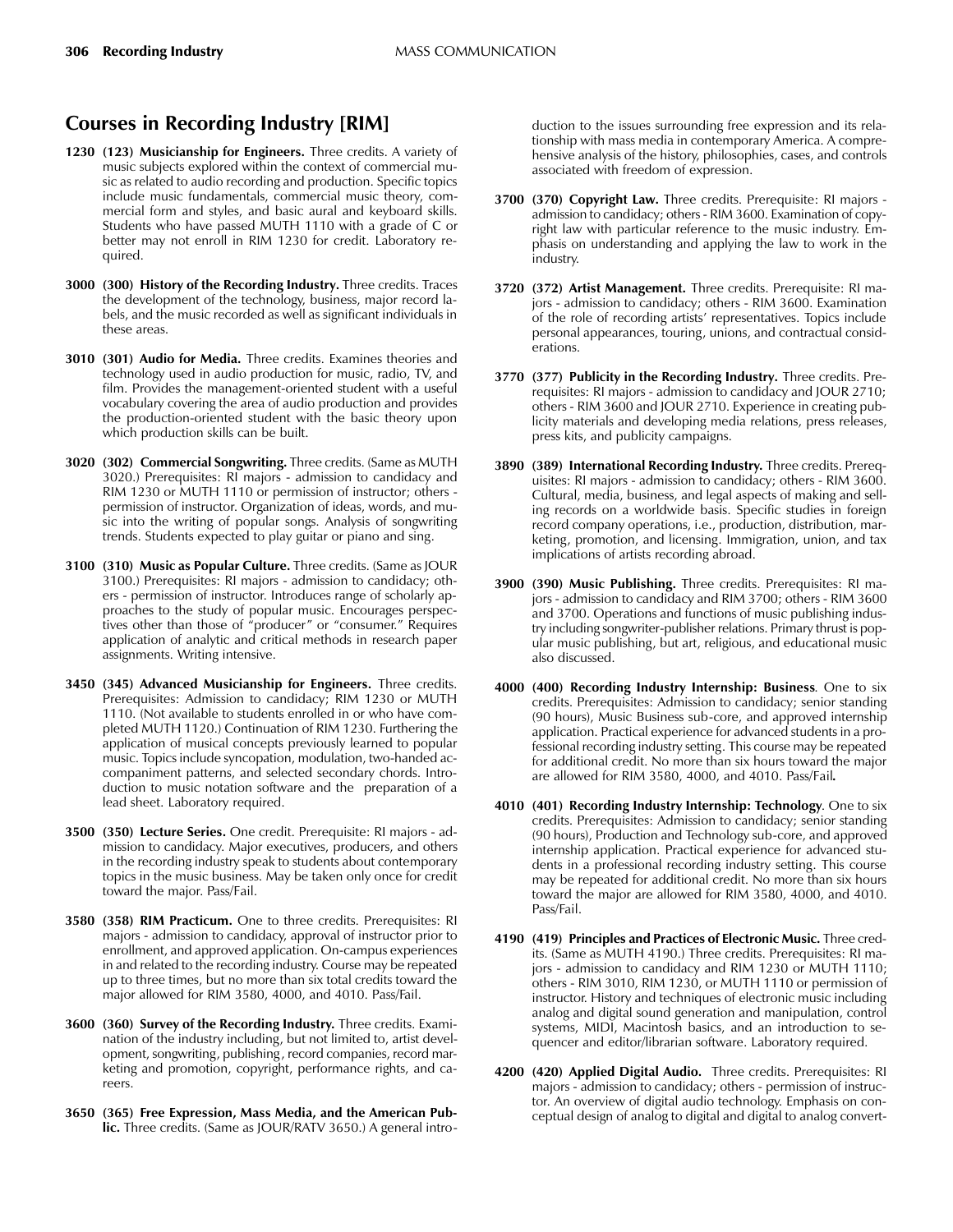ers and current trends in digital audio technology. Extensive hands-on experience in a digital audio workstation environment. Laboratory required.

- 4290 (429) Electronic Music II. Three credits. (Same as MUTH 4290.) Prerequisites: RI majors - admission to candidacy and RIM/ MUTH 4190; others - RIM/MUTH 4190. Advanced techniques of sound manipulation and introduction to digital sampling, alternate controllers, and MIDI control of effects devices. Advanced sequencing including modular composition, remote controls, and MIDI automation. Laboratory required.
- 4320 (432) Concert Promotion. Three credits. Prerequisites: RI majors - admission to candidacy; others - RIM 3600. An in-depth study of the theoretical and practical aspects of presenting contemporary arts and entertainment performances. Topics include talent acquisition, contracts and riders, production, venues, budgeting, ticket services, and promotion.
- 4400 (440) Techniques of Recording. Three credits. Prerequisites: RI majors - admission to candidacy and RIM 1230; others - permission of instructor. Develops an understanding of the techniques and technology involved in modern multi-track recording and mixing. Extensive hands-on experience. Laboratory required.
- 4440 (444) Critical Listening. Three credits. Prerequisites: RI majors - admission to candidacy, RIM 4400, and permission of instructor; others - permission of instructor. Ear-training and aesthetics for recording engineers. Class activities involve listening and analysis of master tape and disc formats. Sources include a wide variety of music genres as well as specialized technical ear-training materials. Development of a vocabulary for communication of aural impressions. Introduction to "high-end" audio.
- 4560 (456) Concepts and Development of Multichannel Audio. Three credits. Prerequisites: RI majors - admission to candidacy; others - permission of instructor. Overview of multichannel audio technology. History and development of multichannel audio systems for film soundtracks and music production. Mathematical conceptualizations of these systems and current trends in multichannel digital audio technology presented.
- 4570 (457) The Art of Soundtrack Design. Three credits. Prerequisite: RI majors - admission to candidacy; others - permission of instructor. Examines the creative use of sound in film and theatre through critical listening to various soundtracks. The theory and practice of sound design analyzed and discussed in a lecture-oriented class.
- 4580 (458) Disk-Based Audio Post-Production. Three credits. (Same as RATV 4580.) Prerequisites: RI majors - admission to candidacy, RIM/MUTH 4190, RIM 4200 and 4400; RATV majors - RIM 3010, RATV 3120 and 3130; all others - permission of instructor. An advanced, hands-on approach to the principles of tapeless digital recording on a variety of digital workstate platforms. In-depth discussions of disk-based digital audio, synchronization, audio for video and film, and multichannel sound mixing techniques. Focuses on use of digital audio workstations in an audio post-production environment. Laboratory required.
- 4590 (459) MIDI Studio Techniques. Three credits. (Same as MUTH 4590.) Prerequisites: RI majors - admission to candidacy, RIM/ MUTH 4290, and RIM 4400; others - RIM/MUTH 4290 and RIM 4400 or permission of instructor. MIDI systems design and the total integration of all MIDI-controllable devices. SMPTE and MIDI Time Code and their application to tape synchronization.

A continuation of advanced techniques for digital sampling, sequencing, sound manipulation, and use of alternate controllers. Other topics include sound effects and music scoring for film and video, and the MIDI Machine Control and MIDI Show Control specifications. Laboratory required.

- 4600 (460) Electronic Multimedia Production. Three credits. (Same as RATV 4600.) Prerequisites: RI majors - admission to candidacy, CSCI 1150 or INFS 2200, PHOT 3200, and RIM/MUTH 4190; RATV majors - CSCI 1000, PHOT 3200, and RATV 3300; all others - permission of instructor. An advanced, hands-on approach to the principles of electronic multimedia production. A systems integration approach utilized to effectively combine text, graphics, digital video, digital audio, two- and three-dimensional animation, and digital images. Students use a variety of authoring software packages and scripting languages and are trained in the use and operation of various hardware and software systems to produce interactive electronic multimedia presentation projects. Laboratory required.
- 4620 (462) Marketing of Recordings. Three credits. Prerequisite: RI majors - admission to candidacy; others - RIM 3600. Special emphasis on the particular structures and problems involved in the movement of recordings from manufacturer to the buying public. Topics include product marketing, promotion, and distribution.
- 4630 (463) Recording Industry Research. Three credits. Prerequisites: RI majors - admission to candidacy, RIM 4620 or MKT 3820, computer literacy, and permission of instructor. Provides hands-on experiences in research in the recording industry. Involvement in group projects to provide music and consumer research services to various clients in the industry. Class is workshop oriented.
- 4650 (465) Advanced Technology of Recording. Three credits. Prerequisites: RI majors - admission to candidacy, RIM 4400; others - permission of instructor. Further study of technology, equipment, and techniques of contemporary multitrack recording. Lecture and lab sessions focus upon specific studio hardware and software as well as preparation for professional work as an assistant (second) engineer. Laboratory required.
- 4660 (466) Advanced Music Engineering. Three credits. Prerequisites: RI majors - admission to candidacy, RIM 4650; all others permission of instructor. Project-based class emphasizing creative and aesthetic aspects of multitrack music recording. Topics include microphone techniques, session protocols, incorporation of MIDI elements, sample replacement and augmentation, rough mixing, console automation techniques, signal processing and ear-training for recording engineers. Laboratory required.
- 4670 (467) Studio Production. Three credits. Prerequisites: RI majors - admission to candidacy and RIM 4650; others - permission of instructor. Laboratory experience and lectures in commercial music, recording techniques, and business designed to develop the abilities needed in becoming an independent producer of contemporary commercial recordings. Laboratory required.
- 4700 (470) Legal Problems of the Recording Industry. Three credits. Prerequisites: RI majors - admission to candidacy and RIM 3700; others - RIM 3600 and 3700. An overview of legal problems encountered in the recording industry with specific attention to contractual considerations in recording and producing.